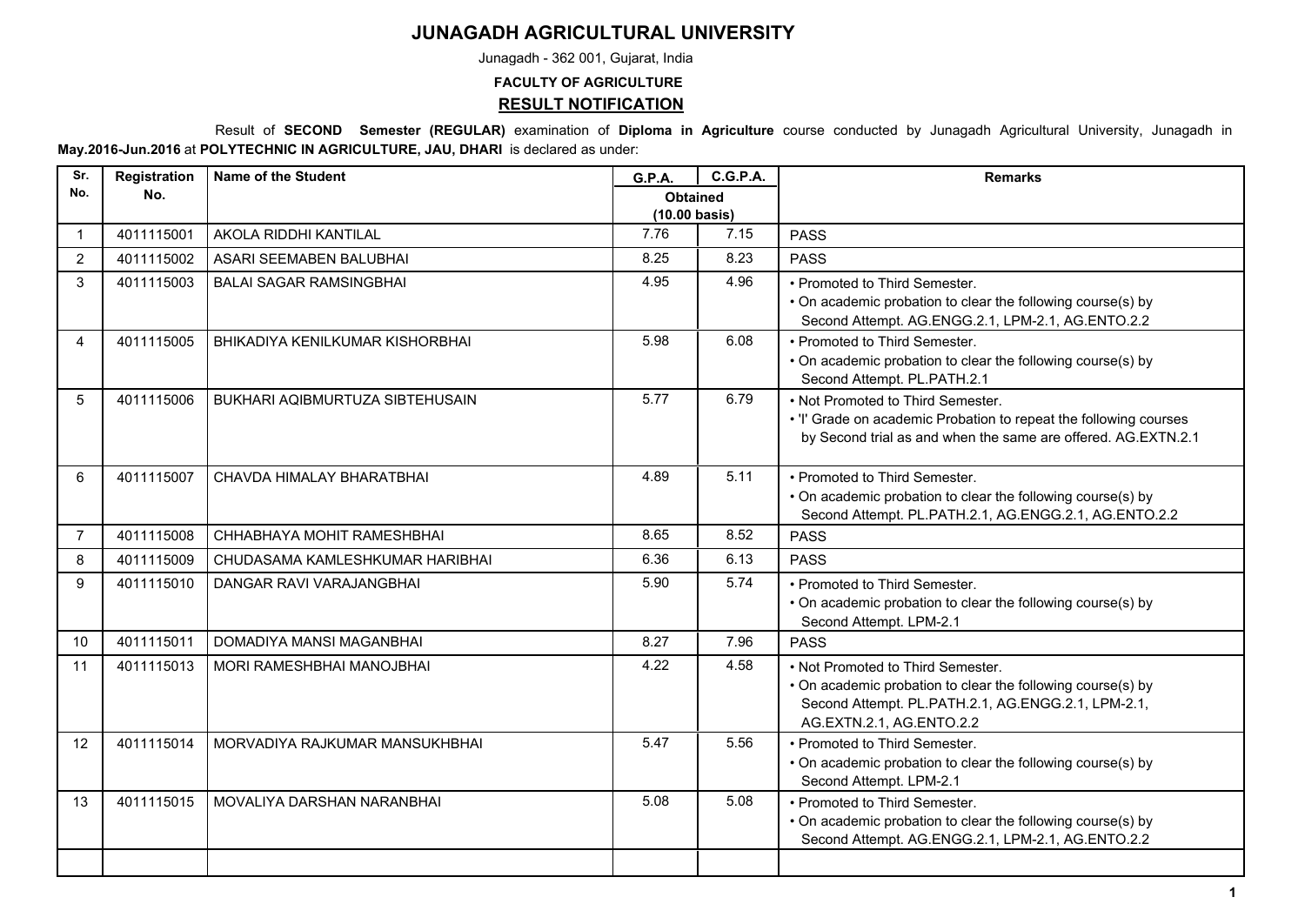| Sr. | Registration | <b>Name of the Student</b>      | G.P.A.                          | <b>C.G.P.A.</b> | <b>Remarks</b>                                                                                                                                                                                                                        |
|-----|--------------|---------------------------------|---------------------------------|-----------------|---------------------------------------------------------------------------------------------------------------------------------------------------------------------------------------------------------------------------------------|
| No. | No.          |                                 | <b>Obtained</b>                 |                 |                                                                                                                                                                                                                                       |
|     | 4011115016   |                                 | $(10.00 \text{ basis})$<br>5.03 | 5.02            |                                                                                                                                                                                                                                       |
| 14  |              | MUCHHAL RAVI SARAMANBHAI        |                                 |                 | • Not Promoted to Third Semester.<br>• On academic probation to clear the following course(s) by<br>Second Attempt. PL.PATH.2.1, AG.ENTO.2.2<br>• To clear the following course(s) of First Semester by Third<br>Attempt. AG.ENTO.1.1 |
| 15  | 4011115017   | NAKUM HITARTH                   | 8.35                            | 8.40            | <b>PASS</b>                                                                                                                                                                                                                           |
| 16  | 4011115018   | NANDANIYA HIRENKUMAR ASHVINBHAI | 5.62                            | 5.71            | • Promoted to Third Semester.<br>• On academic probation to clear the following course(s) by<br>Second Attempt. AG.ENTO.2.2                                                                                                           |
| 17  | 4011115019   | PANARA SHYAM JAMNADAS           | 7.10                            | 6.81            | <b>PASS</b>                                                                                                                                                                                                                           |
| 18  | 4011115020   | PANCHANI MANTHAN CHIMANLAL      | 6.87                            | 7.32            | <b>PASS</b>                                                                                                                                                                                                                           |
| 19  | 4011115021   | PATEL BANSARIKUMARI JAYANTIBHAI | 5.35                            | 5.52            | • Promoted to Third Semester.<br>• On academic probation to clear the following course(s) by<br>Second Attempt. LPM-2.1, AG.EXTN.2.1                                                                                                  |
| 20  | 4011115022   | PITHIYA BHAVIN KARASANBHAI      | 4.43                            | 4.71            | • Promoted to Third Semester.<br>• On academic probation to clear the following course(s) by<br>Second Attempt. PL.PATH.2.1, LPM-2.1, AG.EXTN.2.1,<br>AG.ENTO.2.2                                                                     |
| 21  | 4011115023   | PITHIYA CHIRAG KANABHAI         | 4.97                            | 5.17            | • Promoted to Third Semester.<br>• On academic probation to clear the following course(s) by<br>Second Attempt. AG.ENGG.2.1, LPM-2.1, AG.ENTO.2.2                                                                                     |
| 22  | 4011115024   | PONKIYA PRASHANT RAMESHBHAI     | 5.35                            | 5.14            | . Not Promoted to Third Semester.<br>• On academic probation to clear the following course(s) by<br>Second Attempt. LPM-2.1, AG.ENTO.2.2<br>• To clear the following course(s) of First Semester by Third<br>Attempt. AG.ENTO.1.1     |
| 23  | 4011115025   | RAM HIRENKUMAR NARANBHAI        | 6.92                            | 6.96            | <b>PASS</b>                                                                                                                                                                                                                           |
| 24  | 4011115026   | RAM MILAN DEVAYATBHAI           | 6.08                            | 5.83            | <b>PASS</b>                                                                                                                                                                                                                           |
| 25  | 4011115027   | RAM PRADIPKUMAR KARASHANBHAI    | 6.71                            | 6.61            | <b>PASS</b>                                                                                                                                                                                                                           |
| 26  | 4011115028   | RATHOD ASHISH BABUBHAI          | 5.56                            | 5.76            | • Promoted to Third Semester.<br>• On academic probation to clear the following course(s) by<br>Second Attempt. LPM-2.1, AG.ENTO.2.2                                                                                                  |
| 27  | 4011115029   | SAVLIYA KAUTILYA JAYENDRAKUMAR  | 8.17                            | 8.41            | <b>PASS</b>                                                                                                                                                                                                                           |
| 28  | 4011115030   | SENJALIYA PARAS RAMESHBHAI      | 5.51                            | 5.42            | <b>PASS</b>                                                                                                                                                                                                                           |
| 29  | 4011115031   | SHINGALA PARTHKUMAR HARSHADBHAI | 5.44                            | 5.38            | • Promoted to Third Semester.<br>• On academic probation to clear the following course(s) by<br>Second Attempt. PL.PATH.2.1, LPM-2.1, AG.ENTO.2.2                                                                                     |
|     |              |                                 |                                 |                 |                                                                                                                                                                                                                                       |